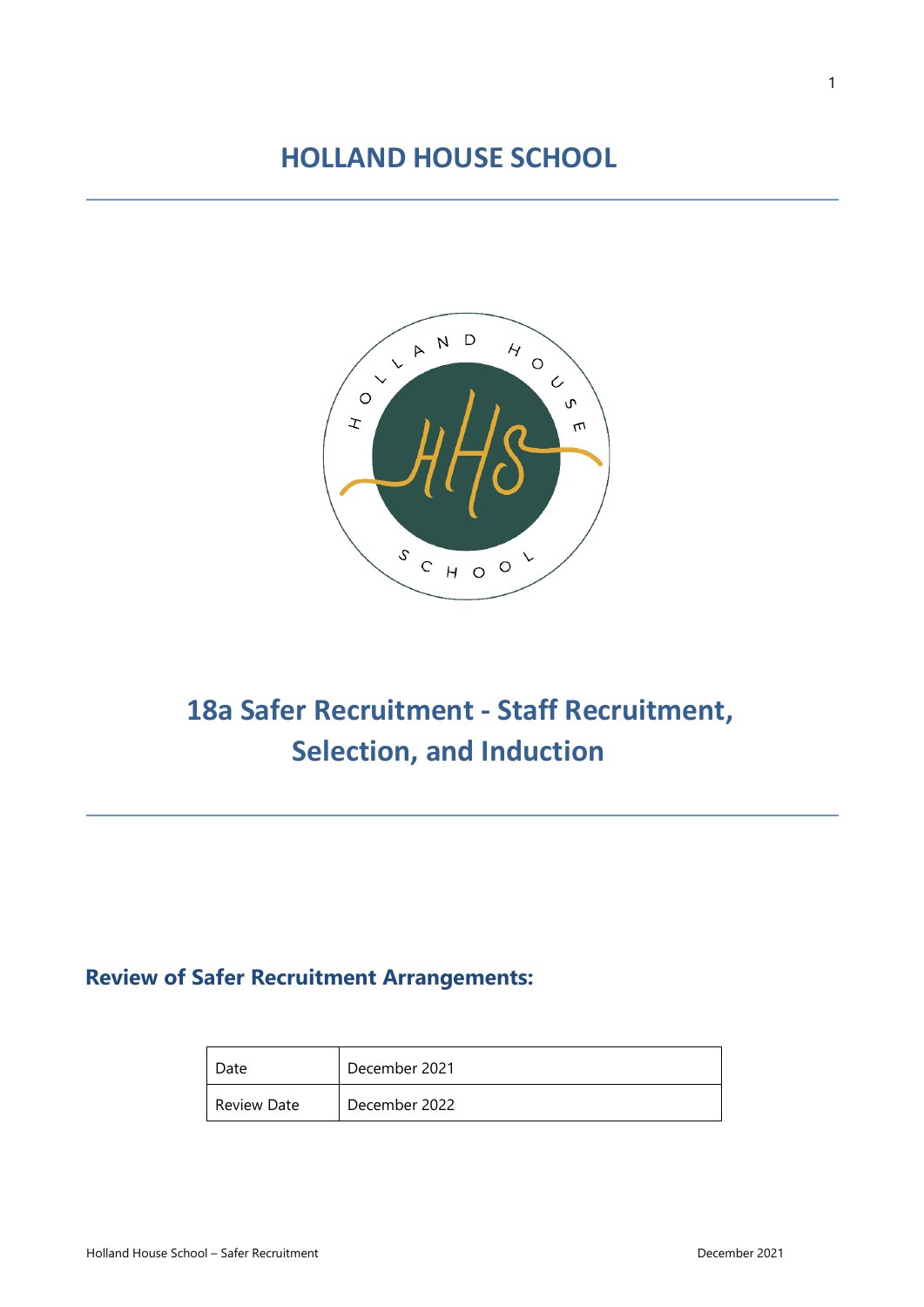### **To be read in conjunction with:**

- Safeguarding Policy
- Staff Code of Conduct
- Employee Handbook

### **References**

- A. ISI Commentary on the Regulatory Requirements, dated September 2021
- B. DfE Statutory Guidance Keeping Children Safe in Education, dated September 2021
- C. Working together to safeguard children (a guide to inter-agency working to safeguard and promote the welfare of children), dated 2018.
- D. Prevent Duty Guidance: for England and Wales,

### 1. **General**.

Holland House School ("the School") is committed to ensuring the best possible environment for the children and young people in its care. Safeguarding and promoting the welfare of children and young people is our highest priority. The School aims to recruit staff that share and understand our commitment and to ensure that no job applicant is treated unfairly by reason of a protected characteristic as defined within the Equality Act 2010. All queries on the School's Application Form and recruitment process must be directed to the School Bursar.

### 2. **Scope of this Policy**.

The School's Recruitment, Selection and Disclosures Policy and Procedures apply to staff directly recruited and employed by the School, including supply staff, volunteers (including visiting speakers) and Governors. This Policy sits alongside the School's Safeguarding Policy and Staff Code of Conduct. This policy is applicable to all pupils, including those in the EYFS. This guidance must be followed for the recruitment of all prospective employees including the engagement of volunteers and temporary agency staff.

Staff are defined in the Education (Independent Schools Standards) (England) Regulations 2014 as:

- Any person working at the School whether under a contract of employment, under a contract for services or otherwise than under a contract.
- In the case of agency or contract workers, the School shall obtain written confirmation from the agency or company that it has carried out the appropriate checks on the named member of supply staff. The appropriate checks being all of the recruitment checks the School would perform when appointing a member of staff (which are listed within this policy). In addition, the School will check ID and a see a copy of their DBS before they are allowed to mix with children.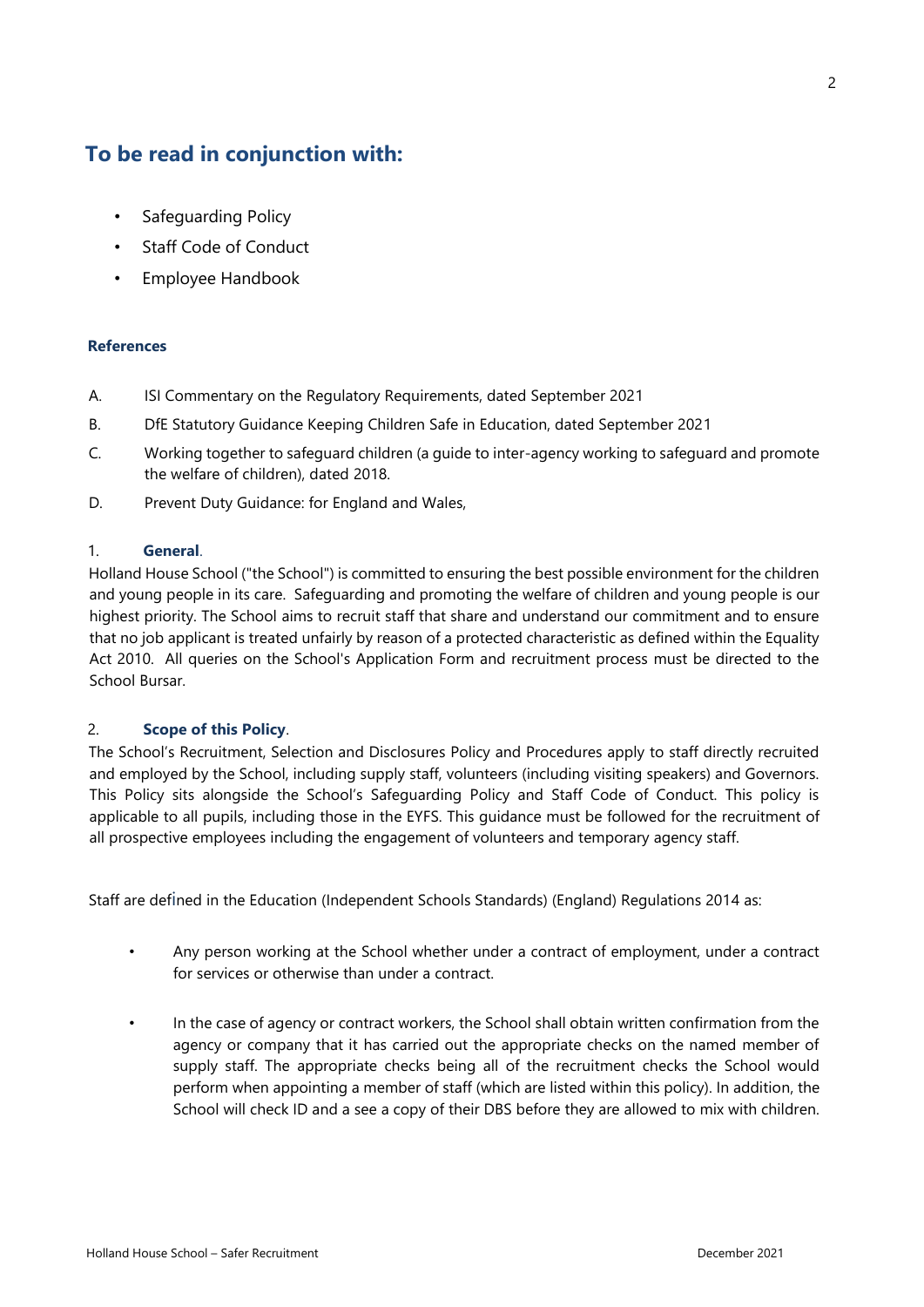### 3. **Safer Recruitment**. Our safer recruitment process requires that:

- Time will be set aside for planning each recruitment;
- Clear job specifications will be prepared, setting down the boundaries and expectations of the role including a statement of responsibility and requirements for safeguarding;
- A clear message about safeguarding will be sent to candidates from the outset;
- A statement about commitment to safeguarding will be incorporated in any job advert;
- Application forms will be used, together with a letter of application;
- CVs will not be considered without a completed application form;
- References will be obtained before the interview wherever possible; these will include specific enquiries about the applicant's background in relation to safeguarding and ensure that references are given proper weight and consideration in the selection process;
- As a minimum, the selection process will involve face-to-face interviews and where possible another tool, such as a role play, teaching a lesson and/or a presentation;
- Probing questions will be asked at interview in a fair and objective manner as to motives, attitudes and behaviours, not just skills and experience, and questions that cover safeguarding issues as well as other role-related areas;
- We shall seek information about criminal history and use it appropriately;
- We will ensure that there is an ongoing culture of vigilance in the School;
- A staff member trained in safer recruitment will take part in each interview;
- The necessary checks will be made at or after the interview for all successful candidates: enhanced Disclosure and Barring Service (DBS); barred list check; identity; relevant qualifications; prohibition from teaching and management as required; previous employment including any gaps; minimum of two satisfactory references to include one from a previous employer; medical check; disqualification self-declaration; right to work in the UK; further checks for those who have lived or worked outside the UK;
- The School will maintain a central employment register of all staff with details of the required checks.
- 4. **Responsibility**. Overall responsibility for recruitment lies with the Headmistress. Responsibility for executing these procedures is delegated as appropriate.
- 5. **The Safer Recruitment Process**  see **Annex A** for flow charts.

### a. **Identify the Need for the Post**.

(1) **Establishment**. The School has an agreed establishment which requires Board approval to vary – if a new post is required the Headmistress will seek Board approval for an uplift in the operational budget for any new posts.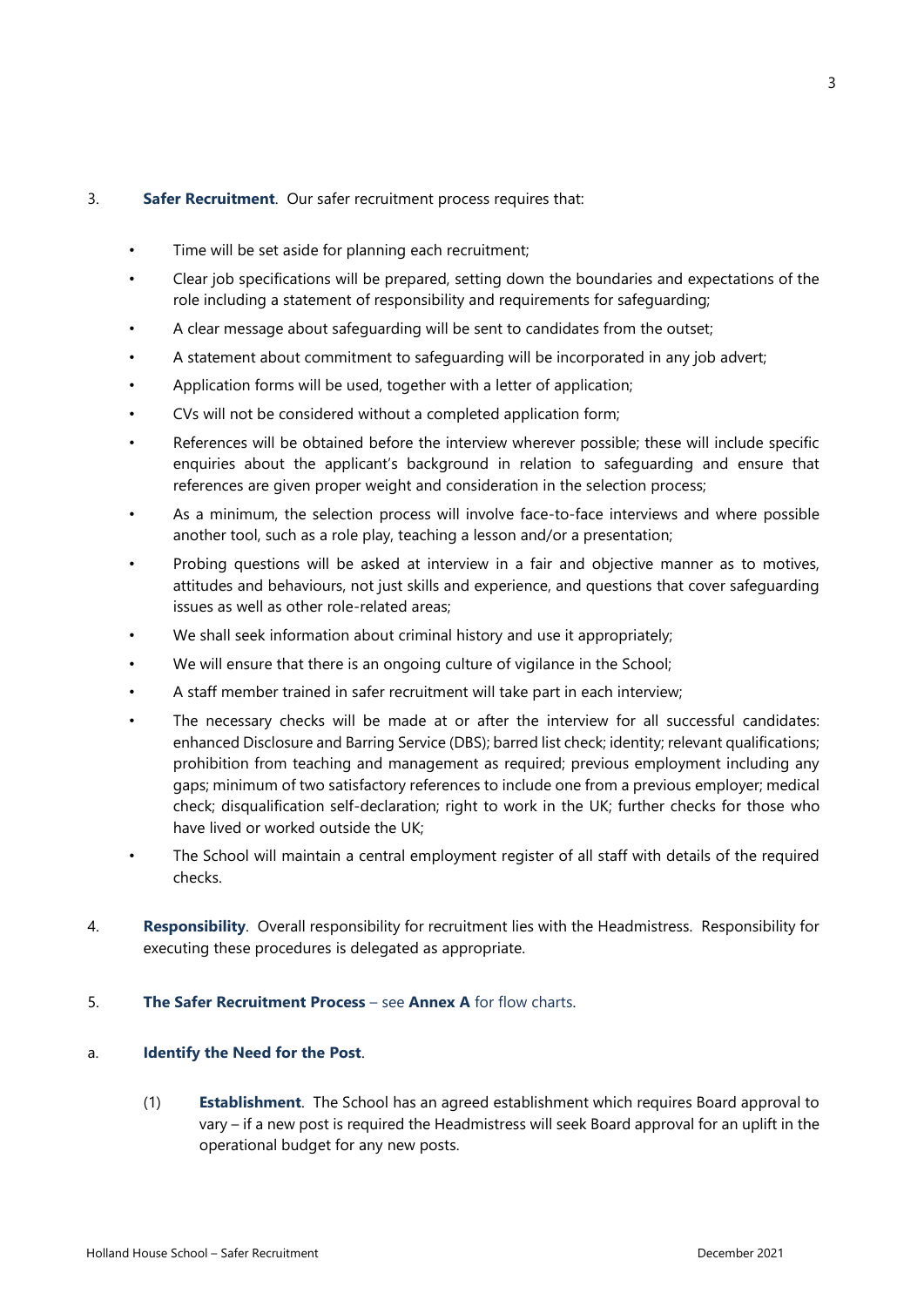- (2) **Refreshment of safer recruitment policy**: Headmistress and supporting staff to meet to review the procedures in order to ensure that everyone understands their various roles and are abreast of any recent changes.
- (3) **Preparing the 'Pack'**. Once the establishment has been approved for a new post or a replacement member of staff is required, five key documents are prepared:
	- (a) **The Candidate Pack**. The standard Candidate Pack is reviewed and updated as required.
	- (b) **The Job Description**. The Job Description is reviewed and updated as required. If a new post, a Job Description will be written. All Teaching and Support Staff JDs will be approved by the Headmistress.
	- (c) **The Person Specification**. The Person Specification is reviewed and updated as required. If a new post, a Person Specification will be written. All Teaching and Support Staff Person Specifications will be approved by the Headmistress.
	- (d) **Application Form**. The School will only accept applications from candidates completing and signing the fully completed Application Form. CVs will not be accepted in substitution for completed Application Forms.

It will include a statement to applicants that it is an offence to apply for the role if the applicant is barred from engaging in regulated activity relevant to children.

See **Annex B** for accompanying explanation notes.

- (e) **Advert**. The advert is written which includes the recruitment timeline, who to address the application to, the headline particulars and includes the statement "*Holland House School is committed to safeguarding and promoting the welfare of children and young people. Applicants must be willing to undergo child protection screening, including checks with past employers and the DBS".* The following is to be included in the advert *'The school regularly reviews safeguarding checks and if found unsatisfactory reserves the right to investigate and, if necessary, terminate employment*.'
- (4) **Interview Questions**. An agreed set of written questions will be developed to include competency based and safeguarding questions designed to test the following areas:
	- Questions about the role and the candidate's ability to perform it
	- Questions about the candidate's suitability to work with children
	- Where appropriate, a practical exercise, such as teaching a lesson
- b. **The Advert**. The completed advert and pack of material is placed on the School's website. Thereafter it is placed on a variety of forums chosen to ensure maximum penetration of the job market for that particular role.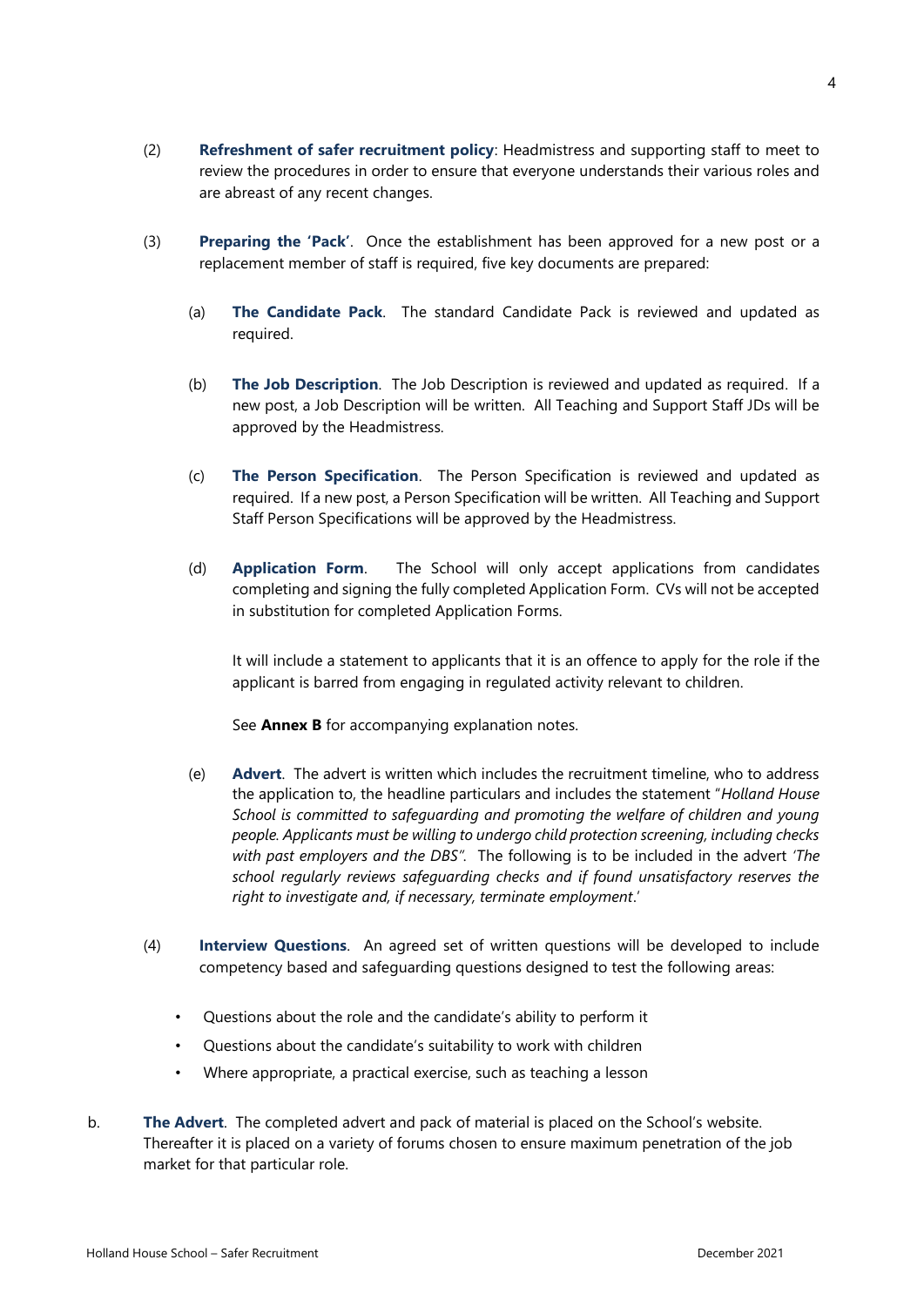The advert should include:

• the school's commitment to safeguarding and promoting the welfare of children and make clear that safeguarding checks will be undertaken;

• the safeguarding responsibilities of the post as per the job description and personal specification;

• the post is exempt from the Rehabilitation of Offenders Act 1974 and the amendments to the Exceptions Order 1975, 2013 and 2020. Which means that when applying for certain jobs and activities certain spent convictions and cautions are 'protected', so they do not need to be disclosed to employers, and if they are disclosed, employers cannot take them into account. Further information about filtering offences can be found in the [DBS filtering guide.](https://www.gov.uk/government/publications/dbs-filtering-guidance)

#### c. **Receipt of Applications**.

All applications when received are passed to the School Office for initial processing; is the application form correctly and fully completed? Has a covering letter accompanied the application? etc. A recruitment folder is made (The Long List), and the folder is then passed to the Headmistress. Late applications are not normally accepted but the school reserves the right to close the application process early if a suitable candidate is found.

- (1) Special Arrangements for Internal Candidates. There is no statutory requirement for internal candidates to complete an application form for new appointments, although this may be considered appropriate on occasion. If an internal candidate is promoted, then a relevant prohibition check may be required. The only non-teaching heads of department for which a prohibition check is required are those who might attend SLT meetings.
- (2) Only the Headmistress will approve application forms checks include confirming gaps in employment history; all elements correctly completed; and that forms submitted electronically are signed by the candidate once the formal offer has been made. Once approved the application form will be signed and dated.

### d. **The Long List & Short List**.

After the closing date and depending on the number of applicants the recruitment panel considers all of the Job Description and Person Specification requirements and ensures an objective and consistent selection process. If there are a significant number of applications on the Long List, then preliminary 1<sup>st</sup> Round interviews may be held. If there are only a few viable applications, then only 1 in-depth interview might be held.

The School will short list applicants for interview according to the relevance and applicability of their professional attributes and personal qualities to the role. Short-listed applicants will then be invited to attend a formal interview at which his/her relevant skills and experience will be discussed in more detail.

The school takes its responsibility to safeguard children very seriously and any staff member and/or successful candidate who is aware of anything that may affect his/her suitability to work with children must notify the Headmistress immediately. This will include notification of any convictions, cautions, court orders, reprimands or warnings he/she may receive.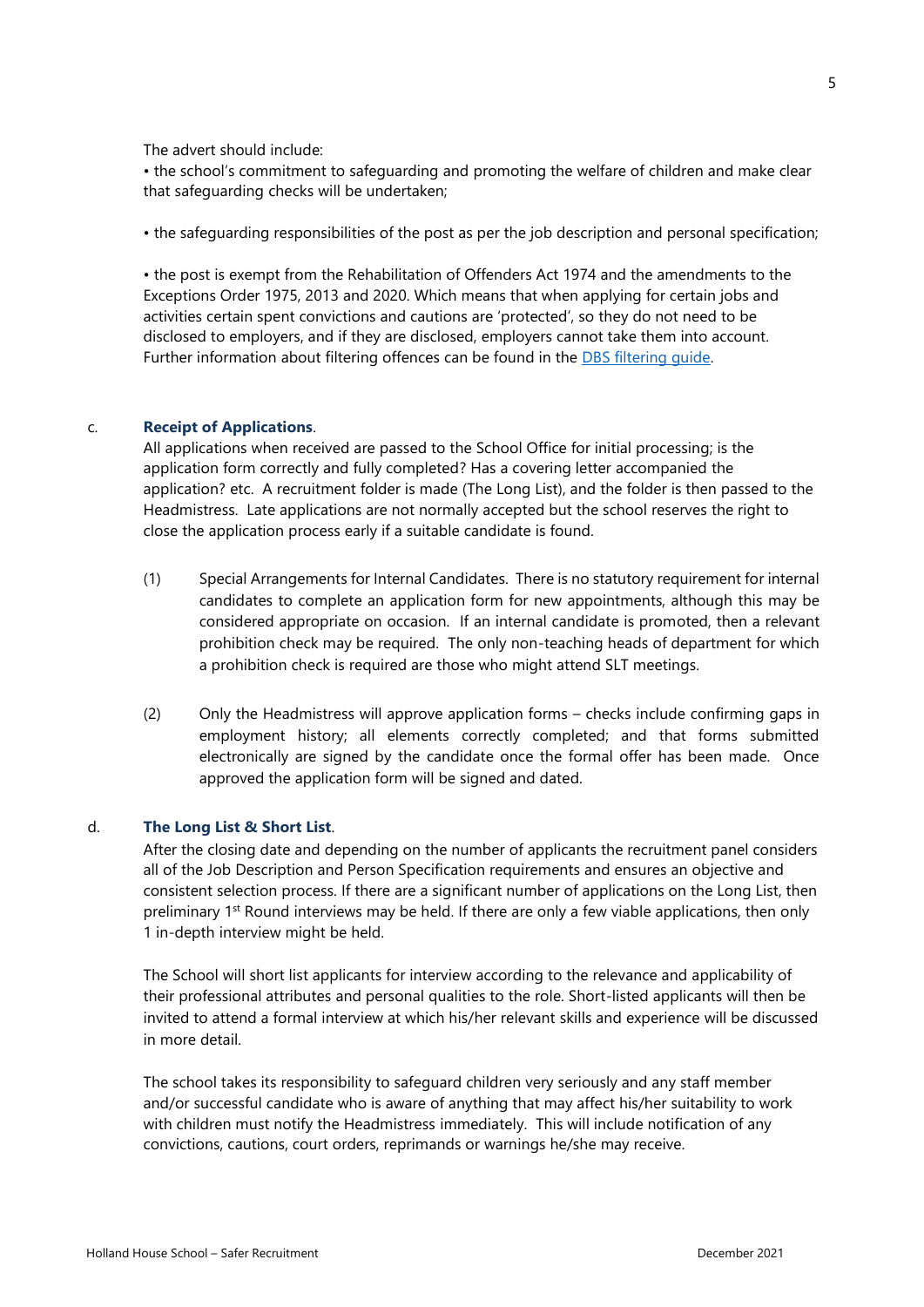6

- e. **Invitation to Interview**. The School Office will send out the written invitation to interview which may include a programme of events and:
	- (1) **References**. Where possible before the interview references will be taken up on all shortlisted candidates, including internal ones, so that any issues of concern they raise can be explored further with the referee and taken up with the candidate at interview. If the candidate does not wish the School to take up references in advance of the interview, they should notify the School at the time of applying.
		- (a) The School will ask all referees if the candidate is suitable to work with children. All references may have their authenticity verbally confirmed by the School Office.
		- (b) The School will compare any information provided by the referee with that provided by the candidate on the Application Form. Any inconsistencies will be discussed with the candidate.
		- (c) If the candidate is currently working with children, on either a paid or voluntary basis, the School will ask their current employer about disciplinary offences, including disciplinary offences relating to children or young persons (whether the disciplinary sanction is current or time expired), and whether the candidate has been the subject of any child protection allegations or concerns and if so the outcome of any enquiry or disciplinary procedure.
		- (d) If the candidate is not currently working with children but has done so in the past, the School will ask the previous employer about those issues. Where neither the current nor previous employment has involved working with children, the School will still ask the current employer about the candidate's suitability to work with children. Where the candidate has no previous employment history, the School may request character references which may include references from the candidate's school or university.
		- (e) Only the Headmistress will approve references. Once approved the reference is to be signed and dated that the check was completed.
	- (2) **Documentation**. Candidates will be requested to bring to interview (original documents are required; photocopies or certified copies are not sufficient):
	- All documents required for an Enhanced DBS Check;
	- Official documentation that proves identity, a full birth certificate is desirable along with other forms of identification such as a current photo driving licence or a passport.
	- A utility bill or financial statement issued within the last three months showing the candidate's current name and address;
	- Where appropriate any documentation evidencing a change of name;
	- If not a British National, proof of entitlement to work and reside in the UK;
	- Educational and professional qualifications that are necessary or relevant for the post (e.g. the original or certified copy of certificates, diplomas etc). Where originals or certified copies are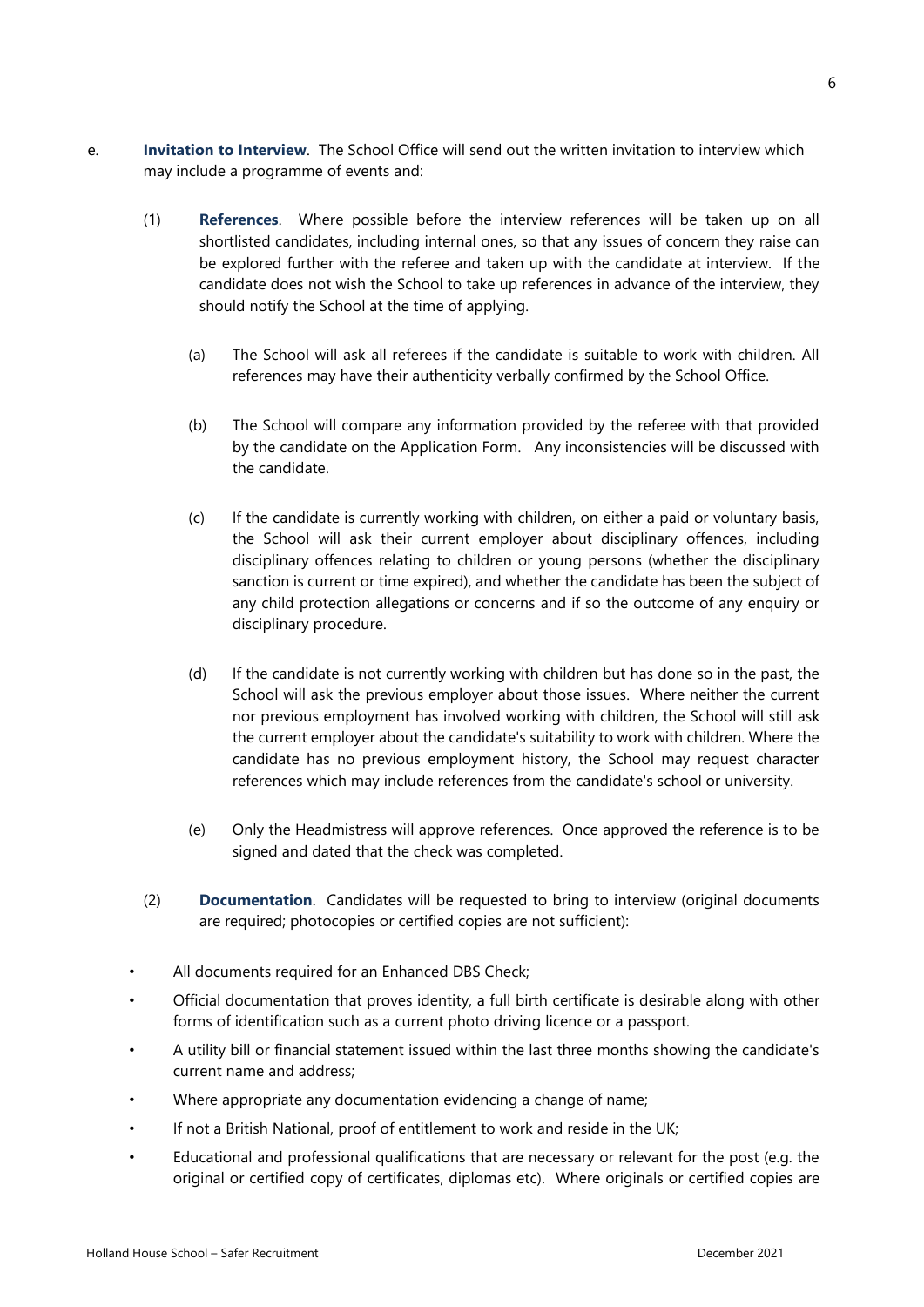not available for the successful candidate, written confirmation of the relevant qualifications must be obtained by the candidate from the awarding body.

- (3) **Disability**. In order to support candidates with a disability, all candidates will as a matter of course be requested in the invitation to interview documentation to inform the School of any necessary reasonable adjustments or arrangements to assist them in attending the interview.
- (4) **Self-declaration.** Shortlisted candidates will be asked to complete a self-declaration of their criminal record or information that would make them unsuitable to work with children. Selfdeclaration is subject to Ministry of Justice guidance on the disclosure of criminal records, further information can be found on GOV.UK

For example:

- if they have a criminal history;
- whether they are included on the barred list;
- whether they are prohibited from teaching;
- whether they are prohibited from taking part in the management of an independent school;

information about any criminal offences committed in any country in line with the law as applicable in England and Wales, not the law in their country of origin or where they were convicted;

- if they are known to the police and children's social care;
- have they been disqualified from providing childcare (see paras 245-249); and,
- any relevant overseas information.

As any position for which candidates are applying involves substantial opportunity for access to children, it is important that applicants provide the School with legally accurate answers.

The purpose of a self-declaration is so that candidates will have the opportunity to share relevant information and allow this to be discussed and considered at interview before the DBS certificate is received. Upfront disclosure of a criminal record may not debar a candidate from appointment as the School shall consider the nature of the offence, how long ago and at what age it was committed and any other relevant factors. Information can be submitted in confidence enclosing details in a separate sealed envelope which will be seen and then destroyed by the Headmistress. If candidates would like to discuss this beforehand, they are asked to please telephone the Headmistress in confidence for advice.

Shortlisted Candidates will be asked to sign a declaration confirming the information they have provided is true. Where there is an electronic signature, the shortlisted candidate should physically sign a hard copy of the application at point of interview.

f. **The Interview**. All formal interviews will have a panel of at least two people chaired by either the Headmistress or the Chair of Governors. The Headmistress may interview volunteers and work experience seekers alone. At least one person on the appointment panel will have undertaken safer recruitment training. The Chair of Governors should chair the panel for the Head's appointment.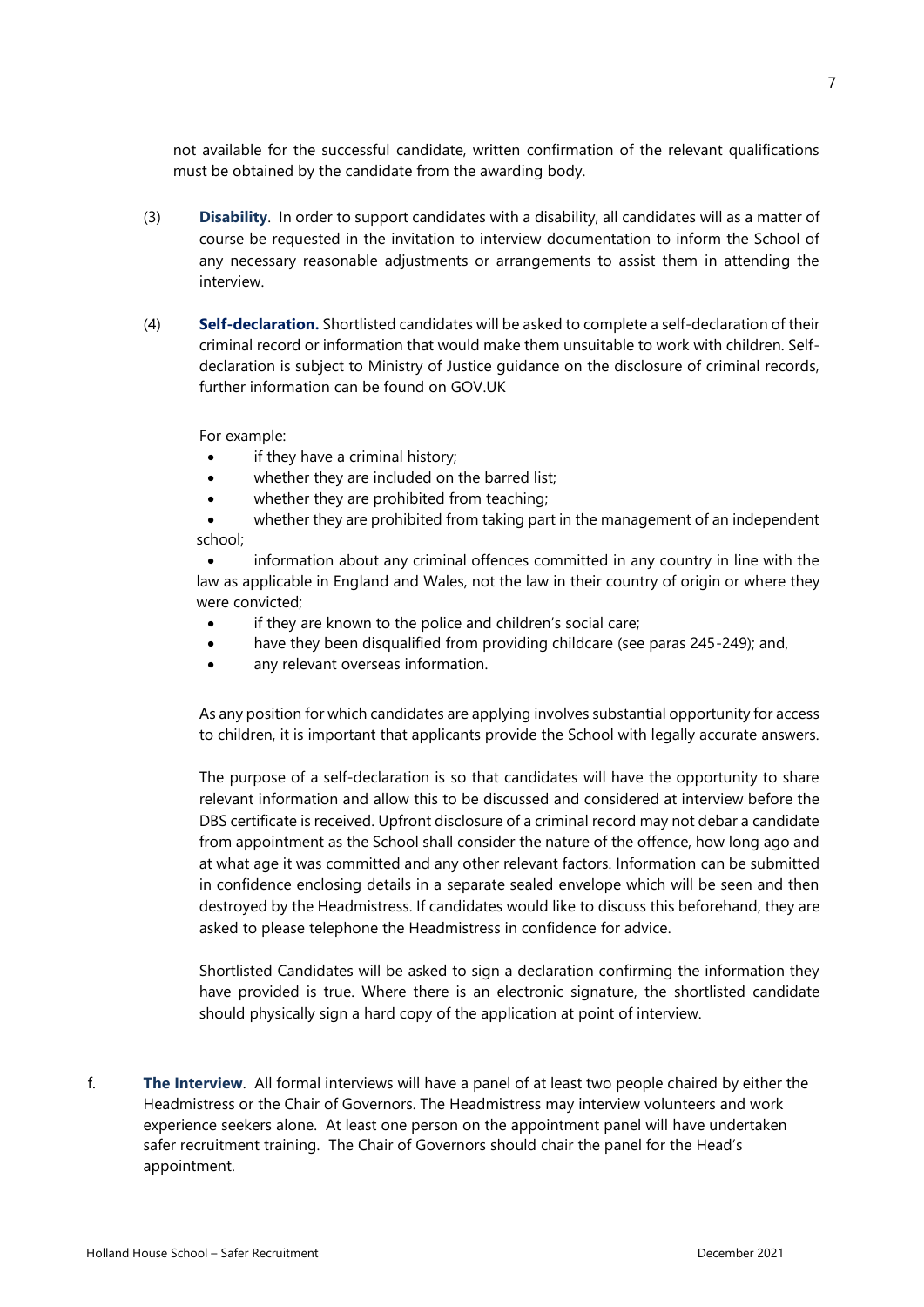- (1) The interviewers will be required to state any prior personal relationship or knowledge of any of the candidates and a judgement will be made by the Chair of the Panel as to whether or not an interviewer should withdraw from the panel. Should the Chair have a conflict of interest, the Vice Chair shall decide whether the Chair should withdraw from the panel.
- (2) The interview will be conducted in person and the areas which it will explore will include suitability to work with children.
- (3) The interviewers will ask the candidate a set of previously arranged questions, designed to gauge their ability to perform the role and cover safeguarding issues. See **Annex C** for interview guidance.
- (4) Notes will be taken at all interviews and retained on all applicants for a six-month period (see Retention of Documents below).
- (5) Following the interviews, the Panel will meet to discuss all candidates and make a decision with reference to the job description and job specification.
- (6) The interview may involve an Inbox activity and the case of teachers, a lesson observation.
- g. **The Conditional Offer**. The initial offer will be verbal and followed up by written confirmation of the Conditional Offer. Unsuccessful candidates will be informed via a phone call or email. The offer letter will include the contract of employment, health questionnaire and our leaflet introducing Safeguarding.
	- (1) **Health Questionnaire**. It is the School's practice that a successful candidate must complete a pre-employment health questionnaire. The information contained in the questionnaire will then be held by the School in strictest confidence. This information will be reviewed against the Job Description and the Person Specification for the particular role, together with details of any other physical or mental requirements of the role i.e. proposed workload, extracurricular activities, and layout of the School.
	- (2) Any offer to a successful candidate will be conditional upon:
	- Receipt of at least two satisfactory references (if these have not already been received);
	- Verification of identity and qualifications including, where appropriate, evidence of the right to work in the UK;
	- A satisfactory enhanced DBS check and if appropriate, a check of the Barred List maintained by the DBS;
	- For a candidate to be employed as a teacher, a check that that the candidate is not subject to a prohibition order issued by the Secretary of State;
	- Verification of professional qualifications, where appropriate;
	- Verification of successful completion of statutory induction period (for teaching posts applies to those who obtained QTS after 7 May 1999);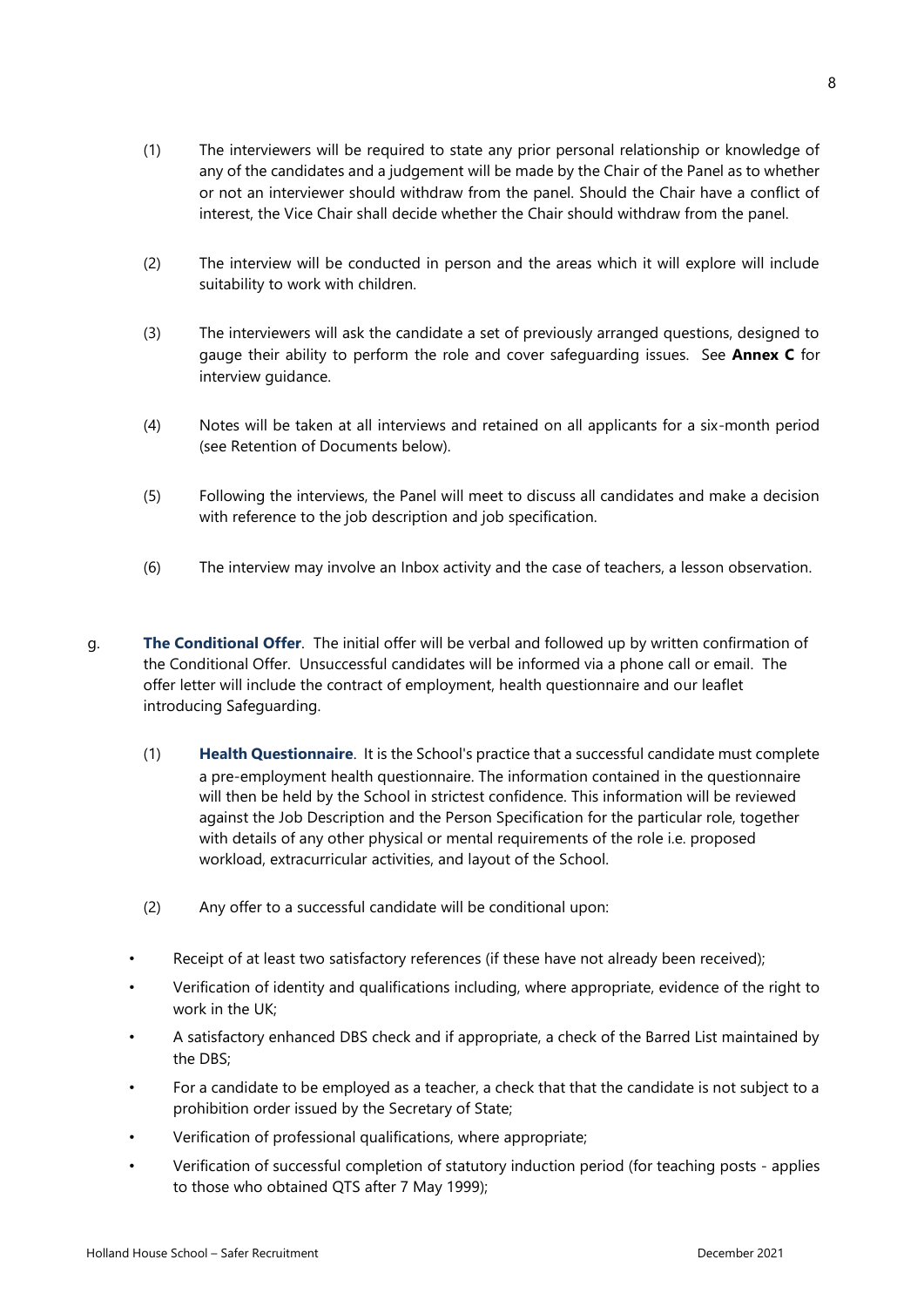- Where the successful candidate has worked or been resident overseas such checks and confirmations as the School may consider appropriate so that any relevant events that occurred outside the UK can be considered; this would be determined on a case-by-case basis but would generally apply to anyone that has lived or worked overseas for more than 3 months in the last 5 years.
- Prohibition management (s128) check performed, where appropriate
- Satisfactory medical fitness.
- Satisfactory disqualification self-declaration
- h. **Pre-Appointment Checks**. Having appointed the candidate a series of pre-employment checks will be carried out, some of which may have been done as part of the selection process.

(1) **DBS**. For the purposes of School recruitment all employees are considered to be working in regulated activity and so an enhanced DBS check with barred list information will be sought in all cases. Any relevant information will be recorded in a certificate (the DBS certificate) that is sent to the applicant. The prospective employee will be required to show this certificate to the Headmistress or the Bursar before they take up post or as soon as practicable afterwards. A copy of the certificate will be made and the certificate number recorded. See **Annex D** for the DBS Flowchart.

- (a) The School will refer to the Department for Education ("DfE") document, 'Keeping Children Safe in Education' and any amended version in carrying out the necessary required DBS checks. The School complies with the provisions of the DBS Code of Practice, a copy of which may be obtained on request or accessed [here.](https://www.gov.uk/government/publications/dbs-code-of-practice)
- (b) The DBS will not normally be initiated earlier than three months in advance of the employment start date.
- (c) All candidates should be aware that provision of false information is an offence and could result in the application being rejected or summary dismissal by the School if they have been appointed, and a possible referral to the police and/or DBS.
- (d) Additionally, successful applicants should be aware that they are required to notify the school immediately if there are any reasons why they should not be working with children. This includes any staff who are disqualified from childcare or registration.
- i. A list of the relevant offences set out [here:](https://www.gov.uk/government/publications/dbs-list-of-offences-that-will-never-be-filtered-from-a-criminal-record-check)
	- (e) Failure to declare any convictions (that are not subject to  $DBS$  filtering) may disqualify a candidate for appointment or result in summary dismissal if the discrepancy comes to light subsequently.
	- (f) Should a member of staff be required to start work before the Enhanced DBS is granted, the exception rather than the rule, the following are to take place before work commences: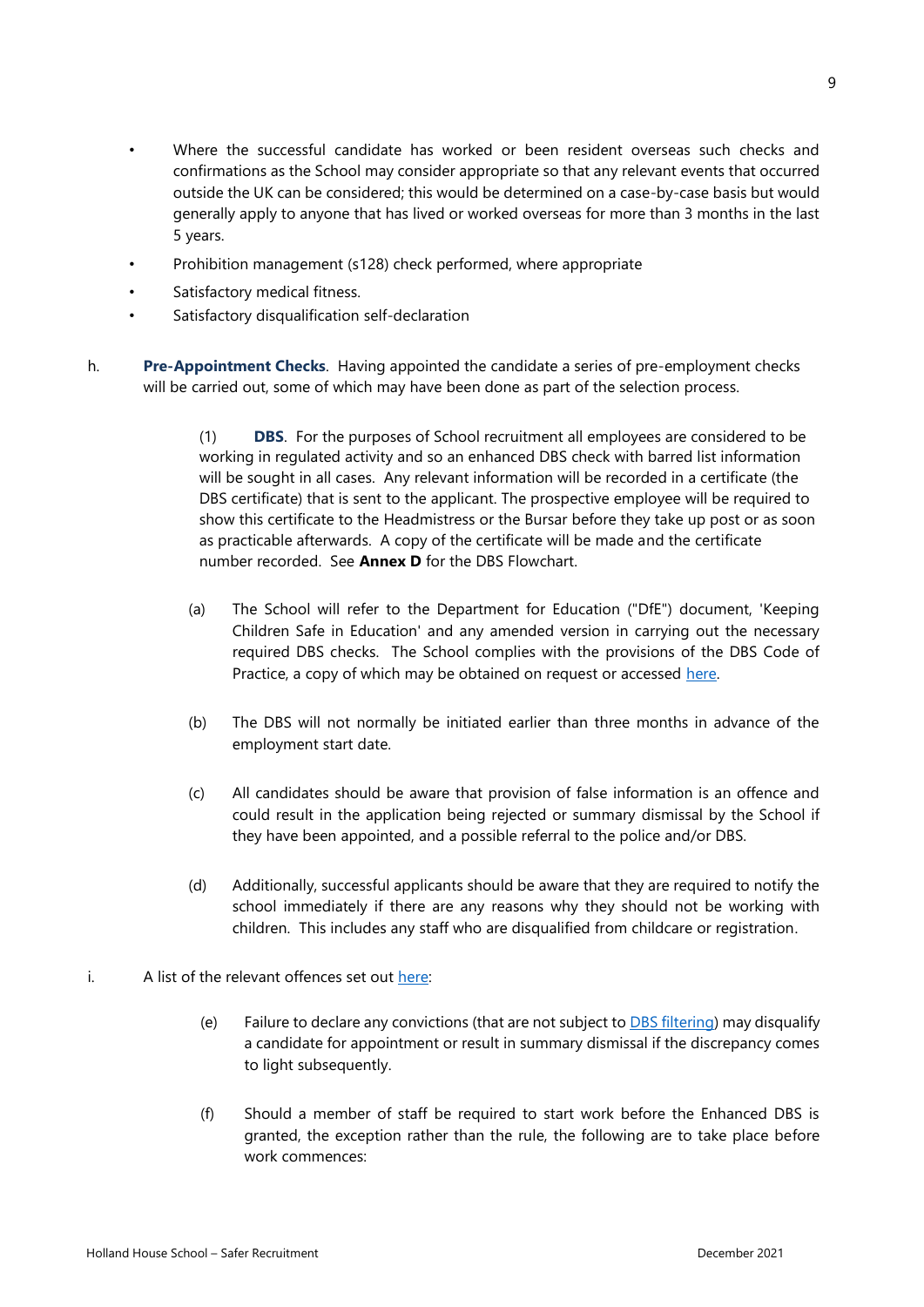- i. Enhanced DBS check must have been applied for
- ii. All other recruitment checks completed to the School's satisfaction
- iii. A barred List check is to be completed.
- iv. A Risk Assessment is to be completed by the Headmistress. This will include the requirement that the person must be supervised.
- v. A fortnightly review of the Risk Assessment supervisory arrangements is to be conducted by the Line Manager and recorded on the staff member's personnel file and in the Register.

(2) **Disqualification**. The Childcare (Disqualification) Regulations 2009 apply to those providing early years childcare or later years childcare, including before school and after school clubs, to children who have not attained the age of 8 AND to those who are directly concerned in the management of that childcare.

- (a) Staff and/or successful candidates who are disqualified from childcare or registration, may apply to Ofsted for a waiver of disqualification. Such individuals may not be employed in the areas from which they are disqualified, or involved in the management of those settings, unless and until such waiver is confirmed. Please speak to the School Office for more details.
- i. **Induction process**. The new employee will normally be invited to an induction day when a range of pertinent issues will be discussed, and training provided. Staff induction includes:
	- Introduction and welcome by Headmistress. This will cover staff organisation, layout of site, pay & allowances, HR (Staff Handbook), maintenance, medical, catering & domestic.
	- Pastoral Introduction
	- Safeguarding training and Induction DSL
		- ➢ Identifying the DSL
		- ➢ KCSIE Part 1 and Annex B
		- ➢ Anti-Bullying and Anti-racism Policy
		- ➢ Safeguarding policy
		- ➢ Behaviour Discipline and Sanctions policy
		- $\triangleright$  e-safety policy
		- $\triangleright$  Children missing from education policy
		- $\triangleright$  Mental health policy
	- H&S (slips & trips, manual handling, Risk Assessments), security (including lock-up routine, intruders, visitors) and fire training – Site Manager
	- Staff handbook and policies, including: (Headmistress and DSL)
		- ➢ Child Protection policy
		- ➢ Staff Code of Conduct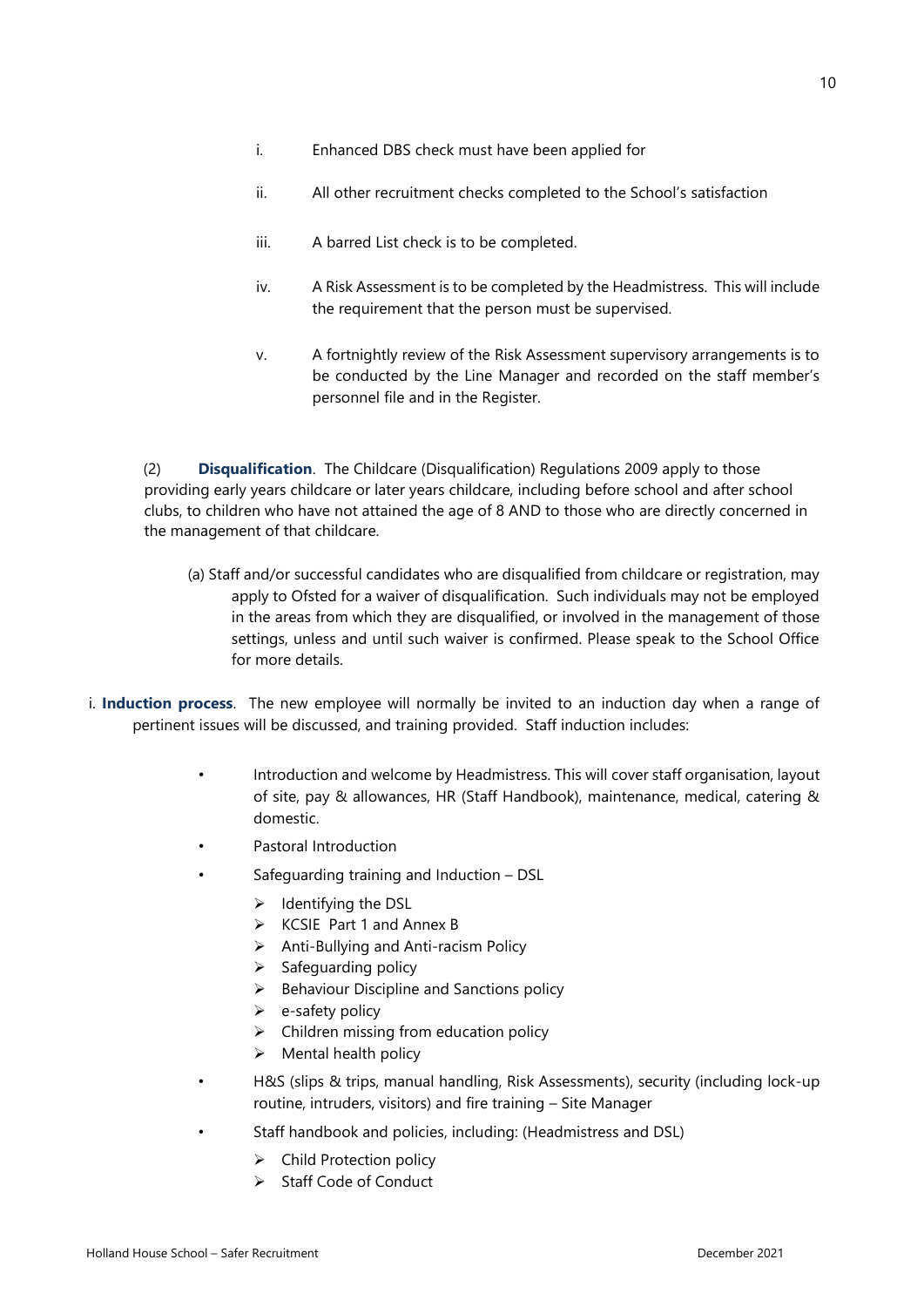- ➢ Whistleblowing Procedures
- $\triangleright$  Use of telephone, email and internet
- IT login and ICT training as required Bursar
- First aid training and/or paediatric first aid training as required.
- Food Hygiene and/or Food Allergies training as required.

Overall responsibility for staff induction lies with the Headmistress.

6. **Commencement of Employment pending DBS.** If the DBS certificate has not been received by the time the employee starts work, the Head, once all other checks have been completed, will carry out a written risk assessment and consider whether the employee should start work pending receipt of the certificate. This should include the requirement of supervision. The following must also be completed to the School's satisfaction:

- All other recruitment checks
- Enhanced DBS check has been applied for
- Barred list check

The risk assessment will be reviewed every two weeks until the DBS certificate is received.

*The employee will not commence employment with any residential status or overnight responsibilities until the DBS certificate is received. Eg not be able to be part of the Y4/Y5/Y6 Residential Trips.*

7. **Single Central Record (the Register).** The School maintains a register of all staff appointments with the following information:

- identity check
- enhanced DBS check plus separate barred list check
- check of references
- check of professional qualifications
- a prohibition from teaching check
- check to establish the person's right to work in the United Kingdom
- further checks on people living or working outside the UK
- medical fitness check
- prohibition from management check
- Disqualification self-declaration
- Employment history

The PA to the Headmistress maintains this and the Headmistress is the custodian of the Register. The Bursar will carry out a check of it at least once a term and a designated Governor will check it at least annually.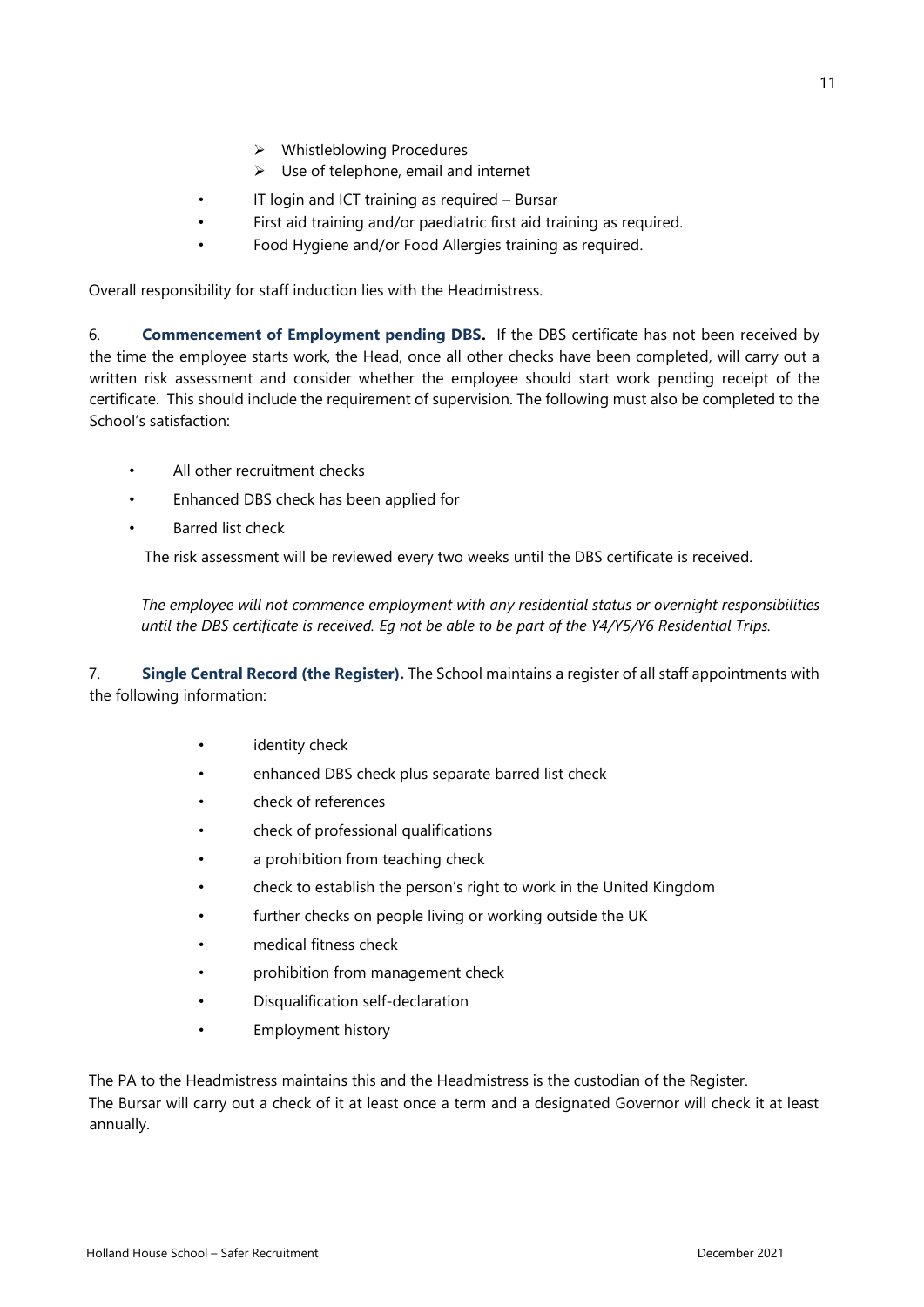12

8. **Retention of Documents**. The School Office must keep all documentation related to each job advertisement for a period of six months from the final interview date so that the School is in a position to respond to any challenges. The pack must contain:

- A copy of the job advert
- The job description and Person Specification
- All candidate applications and any other correspondence
- The completed long/short listing grids
- Copies of School correspondence to all candidates
- Interview notes
- Any references

All documents pertaining to the successful candidate – including those used to verify the person's identity, right to work in the UK and required qualifications – will be filed separately on the Personal File.

Any copies of DBS certificates will not be held for more than 6 months.

9. **Special arrangements for other staff**. Checks of other staff (volunteers, agency staff and contractors) will depend on their status and whether they will have supervised or unsupervised access to children. A guidance flowchart for DBS checks, taken from Reference A, can be found at **Annex A**. Pre appointment checks will be carried out in accordance with Reference C and, where necessary, such staff will receive child protection training.

10. **Policy on School Governors**. The School will perform the following checks for proposed Governors:

- ID Check
- Enhanced DBS
- Prohibition from Management check
- Right to work check
- Barred list check\*
- Overseas check\*
- Prohibition from teaching\*

\*These checks are to be performed if appropriate to do so.

11. **Policy on Visiting Speakers.** The School will perform an online search background check e.g. Google. The visitor will always be supervised. If the subject of the presentation is deemed to be contentious, the School may view the presentation beforehand.

12. **Policy on the Recruitment of Ex-Offenders**. The School will not unfairly discriminate against any candidate for employment on the basis of conviction or other details revealed. The School makes appointment decisions on the basis of merit and ability. If an individual has a criminal record this will not automatically bar him/her from employment within the School. Instead, each case will be decided on its merits in accordance with the objective assessment criteria set out below.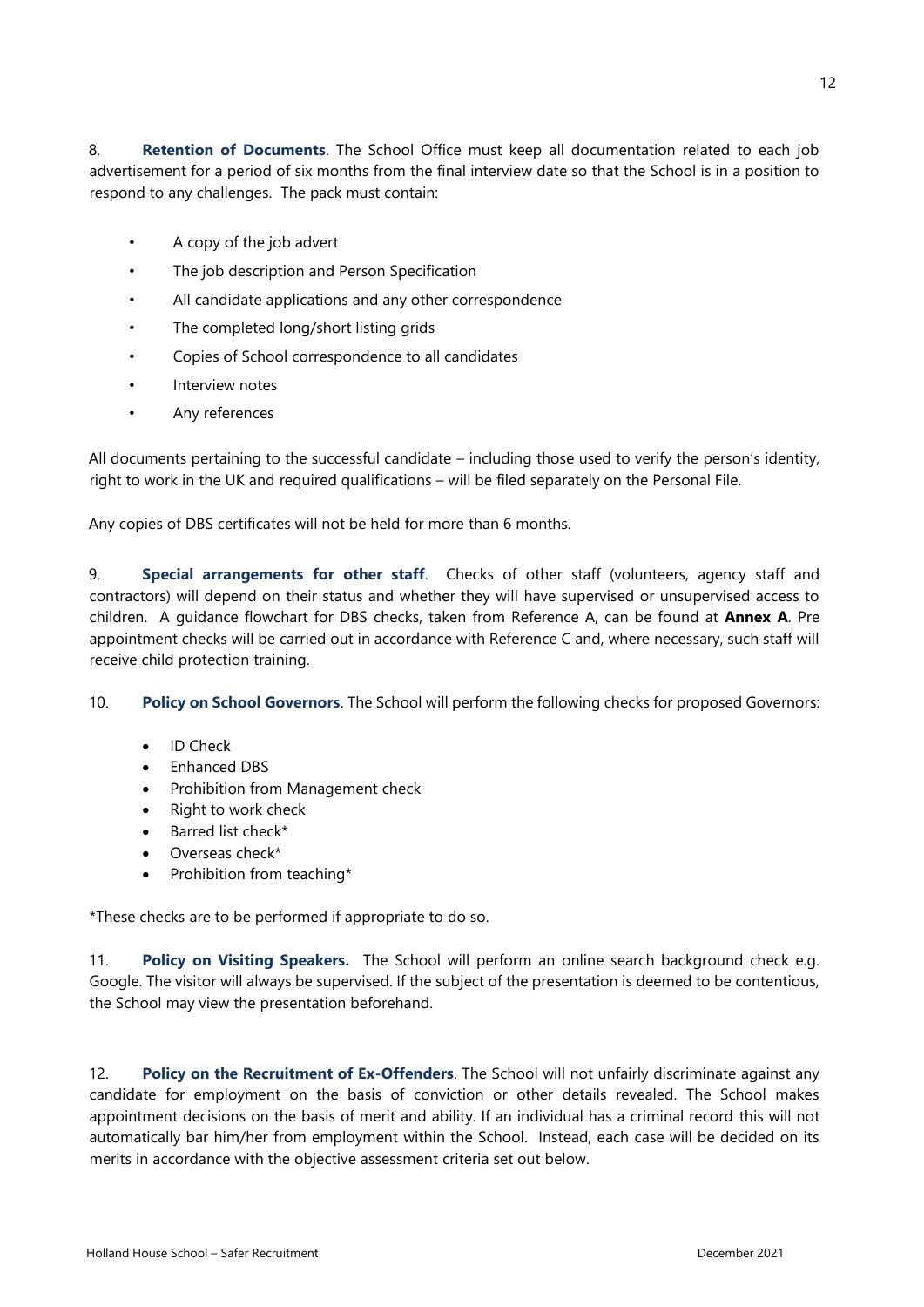- a. All candidates should be aware that provision of false information is an offence and could result in the application being rejected or summary dismissal if they have been appointed, and a possible referral to the police and/or DBS.
- b. Under the relevant legislation, it is unlawful for the School to employ anyone who is included on the lists maintained by the DBS of individuals who are considered unsuitable to work with children. In addition, it will also be unlawful for the School to employ anyone who is the subject of a disqualifying order made on being convicted or charged with the following offences against children: murder, manslaughter, rape, other serious sexual offences, grievous bodily harm or other serious acts of violence.
- c. It is a criminal offence for any person who is disqualified from working with children to attempt to apply for a position within the School. The School will report the matter to the Police and/or the DBS if:
	- the School receives an application from a disqualified person;
	- is provided with false information in, or in support of an applicant's application; or
	- the School has serious concerns about an applicant's suitability to work with children.
- d. In the event that relevant information (whether in relation to previous convictions or otherwise) is volunteered by an applicant during the recruitment process or obtained through a disclosure check, the School will consider the following factors before reaching a recruitment decision:
	- whether the conviction or other matter revealed is relevant to the position in question;
	- the seriousness of any offence or other matter revealed;
	- the length of time since the offence or other matter occurred:
	- whether the applicant has a pattern of offending behaviour or other relevant matters;
	- whether the applicant's circumstances have changed since the offending behaviour or other relevant matters; and
	- the circumstances surrounding the offence and the explanation(s) offered by the convicted person.
- e. If the post involves regular contact with children, it is the School's normal policy to consider it a high risk to employ anyone who has been convicted at any time of any the following offences: murder, manslaughter, rape, other serious sexual offences, grievous bodily harm or other serious acts of violence, serious class A drug related offences, robbery, burglary, theft, deception or fraud.
- f. If the post involves access to money or budget responsibility, it is the School's normal policy to consider it a high risk to employ anyone who has been convicted at any time of robbery, burglary, theft, deception or fraud.
- g. If the post involves some driving responsibilities, it is the School's normal policy to consider it a high risk to employ anyone who has been convicted of drink driving or driving recklessly. The School reserves the right not to employ someone with six or more points on his or her licence.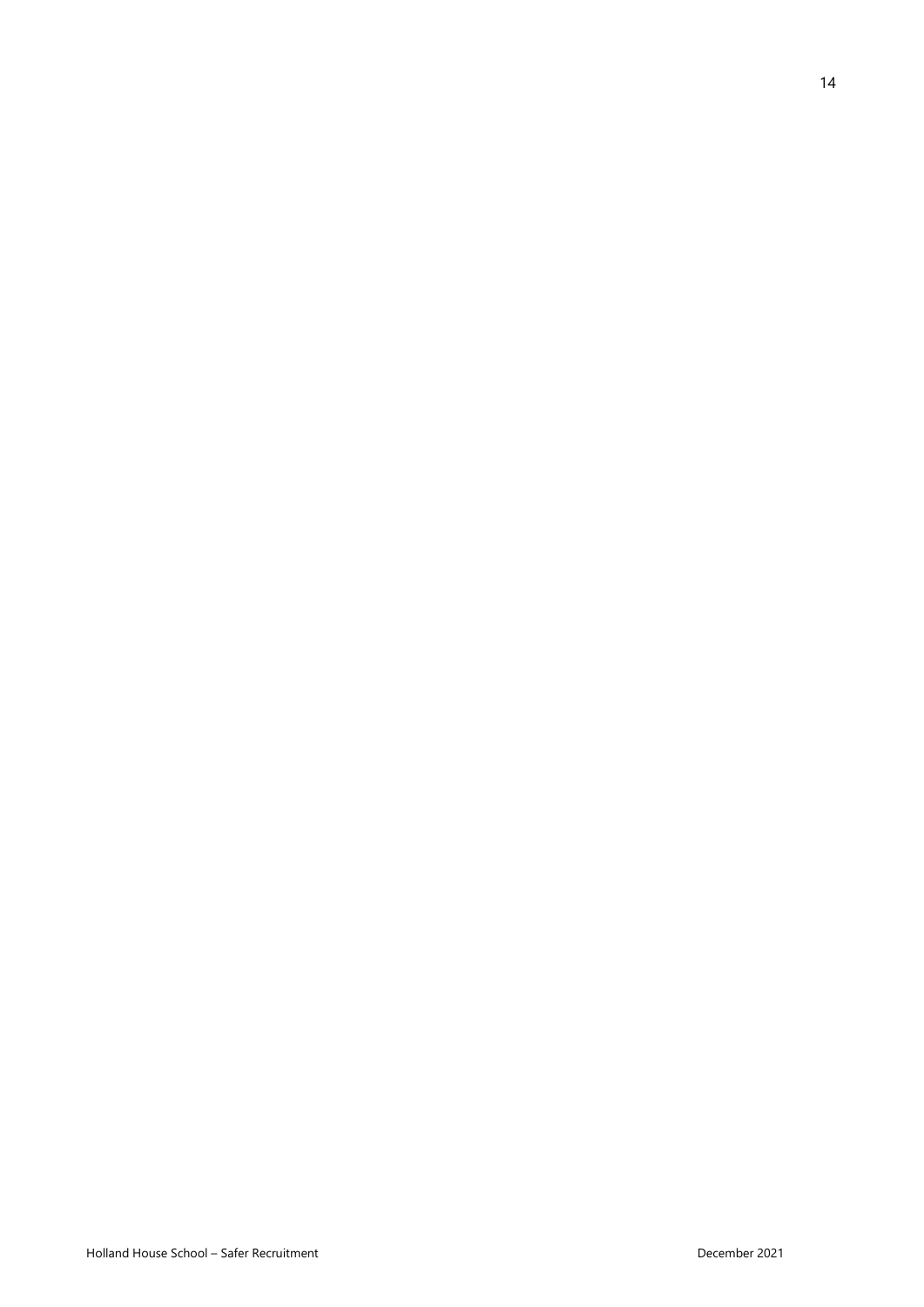#### **Annex A – The Safer Recruitment Process**



\* Required for internal candidates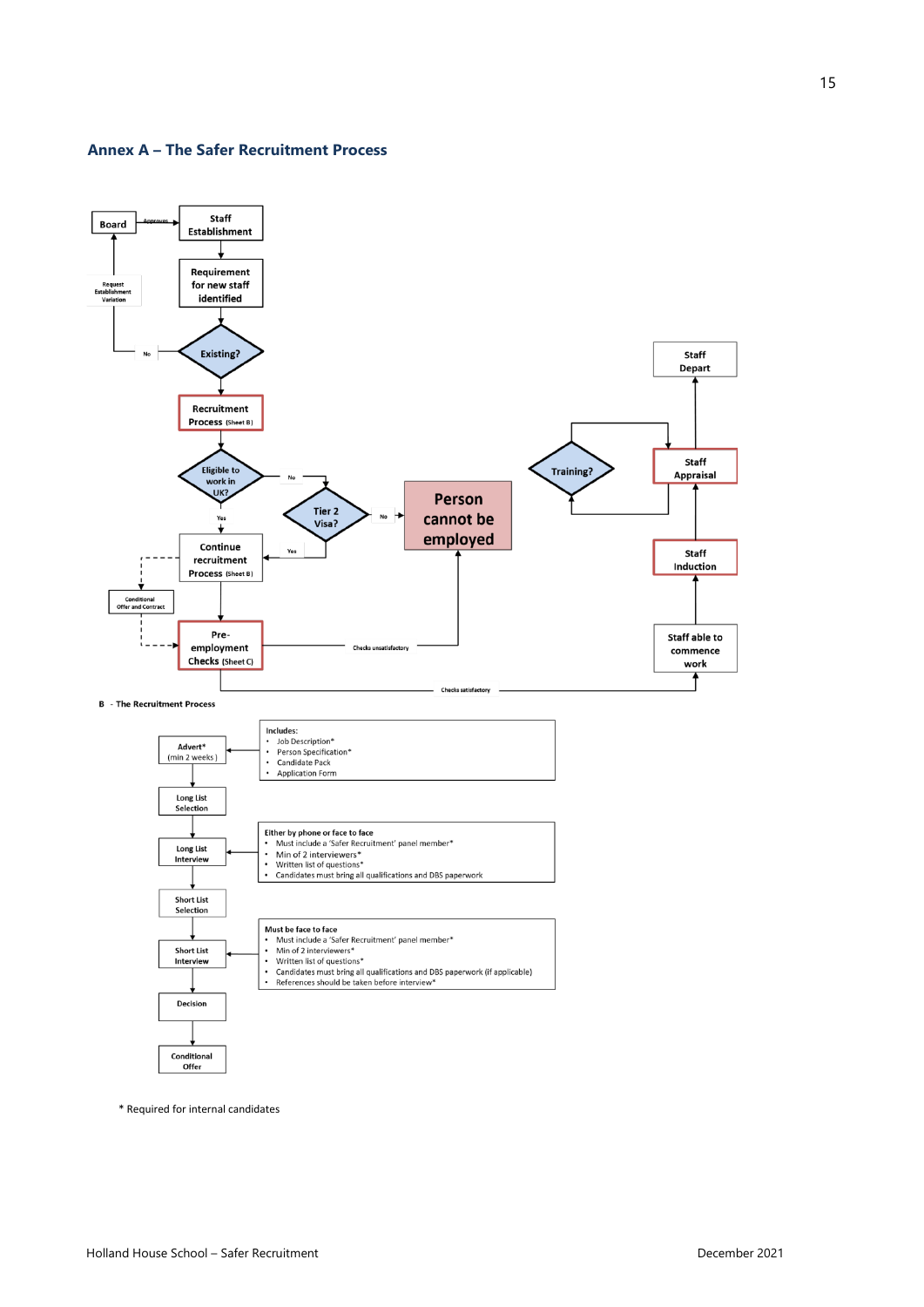### **Annex B - Explanatory Note to Accompany Every Application Form**

The explanatory form below must be sent out in response to all requests for an application pack.

### **APPLICATION AND RECRUITMENT EXPLANATORY NOTE**

- 1. Holland House School recruits all staff in line with the latest statutory guidance from the Department for Education Keeping Children Safe in Education,.
- 2. **Child Protection Policy**. The child protection policy applies to all staff and pupils at Holland House School. This may inevitably also mean the involvement of parents, siblings etc of pupils and other parties whose actions may affect the pupils and staff at the School.
- 3. The School aims to:
	- Prevent unsuitable people working with, or coming into contact with, children and young people;
	- Promote safe practice and challenge poor or unsafe practice;
	- Identify instances in which there are grounds for concern about a child / young person's welfare and take appropriate action to keep children / young people safe;
	- Contribute to effective partnership working between all those involved with providing services for children.

### 4. **Application Form**

- Applications will only be accepted from candidates completing the Application Form in full. CVs will not be accepted in substitution for completed Application Forms.
- Candidates should be aware that all posts at the School involve some degree of responsibility for safeguarding children, although the extent of that responsibility will vary according to the nature of the post.
- Accordingly, this post is exempt from the Rehabilitation of Offenders Act 1974 and therefore all convictions, cautions and bind-overs, including those regarded as 'spent' must be declared.
- The successful applicant will be required to undergo an enhanced level check from the Disclosure and Barring Service (DBS).
- We will seek references on shortlisted candidates and may approach previous employers for information to verify particular experience or qualifications before interview.
- If you are currently working with children, on either a paid or voluntary basis, your current employer will be asked about disciplinary offences, including disciplinary offences relating to children or young persons (whether the disciplinary sanction is current or time expired), and whether you have been the subject of any child protection allegations or concerns and if so the outcome of any enquiry or disciplinary procedure. If you are not currently working with children but have done so in the past, that previous employer will be asked about those issues. Where neither your current nor previous employment has involved working with children, your current employer will still be asked about your suitability to work with children, although it may where appropriate answer not applicable if your duties have not brought you into contact with children or young persons.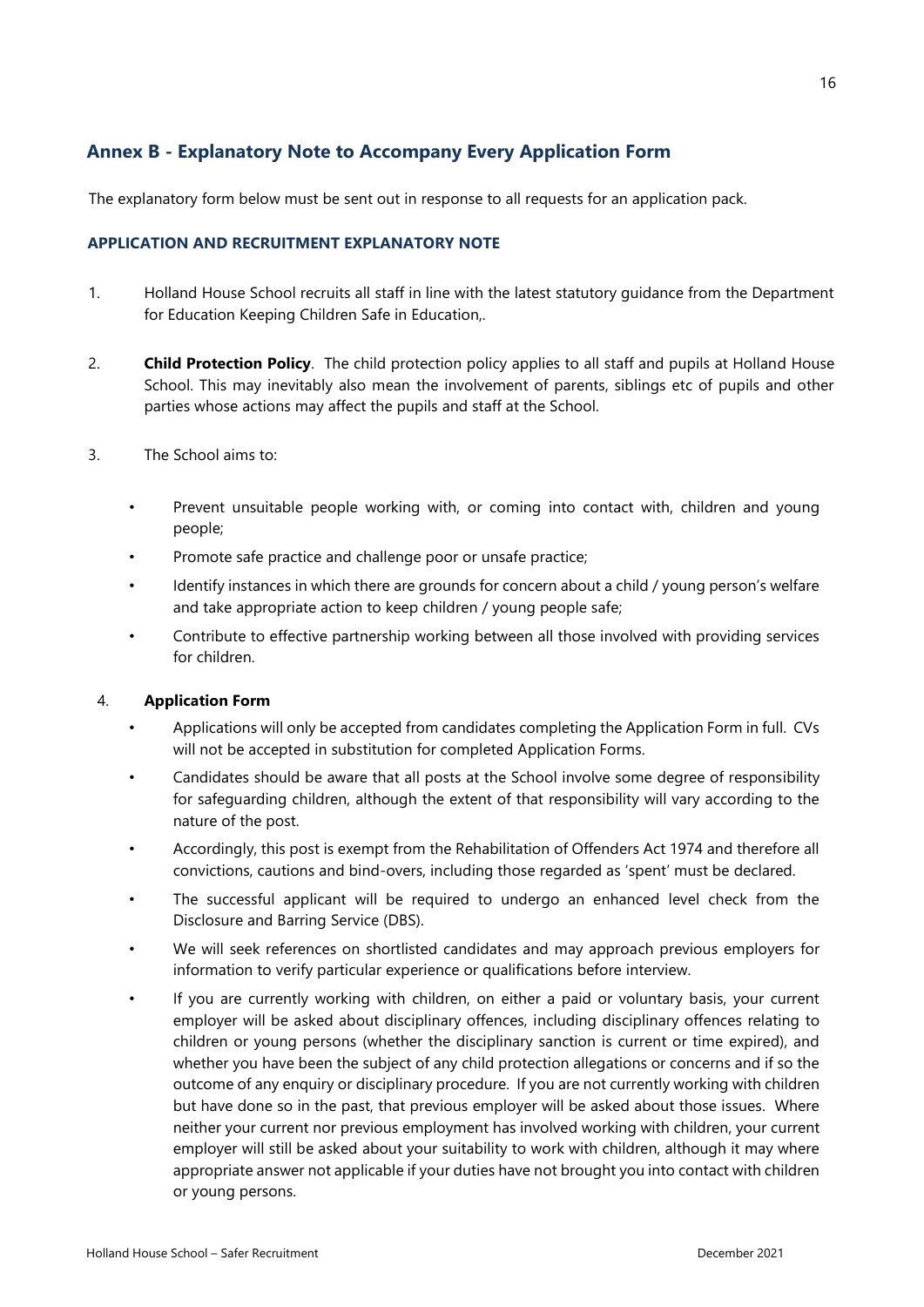• You should be aware that the provision of false information is an offence and could result in the application being rejected or summary dismissal if the applicant has been selected and possible referral to the police.

### 5. **Invitation to Interview**

- If you are invited to interview, this will be conducted in person and the areas explored will include suitability to work with children.
- All candidates invited to attend interview must bring the following information (original documents or certified copies only) to allow the school to carry out the necessary checks:
- Proof of relevant professional qualifications
- Proof of identity (e.g. passport, photocard driving licence)
- Proof of right to work in UK (e.g. passport, birth certificate)
- Proof of current address in UK (utility bill or financial statement within last three months)
- List of previous addresses in previous five years
- Where appropriate any documentation evidencing a change of name
- Evidence of any previous surnames.
- Where originals or certified copies of certificates are not available for the successful candidate, written confirmation of the relevant qualifications must be obtained from the awarding body.
- 6. **Conditional Offer of Appointment: Pre-Appointment Checks**. Any offer to a successful candidate will be conditional upon all pre-appointment checks (outlined in Annex A) being carried out to the School's satisfaction.

### **WARNING**

The facts will be reported to the Police where a candidate is:

- Found to be on the DBS barring list or if the DBS disclosure shows she/he has been disqualified from working with children by a Court; or
- Found to have provided false information in, or in support of, his/her application; or
- The subject of serious expressions of concern as to his/her suitability to work with children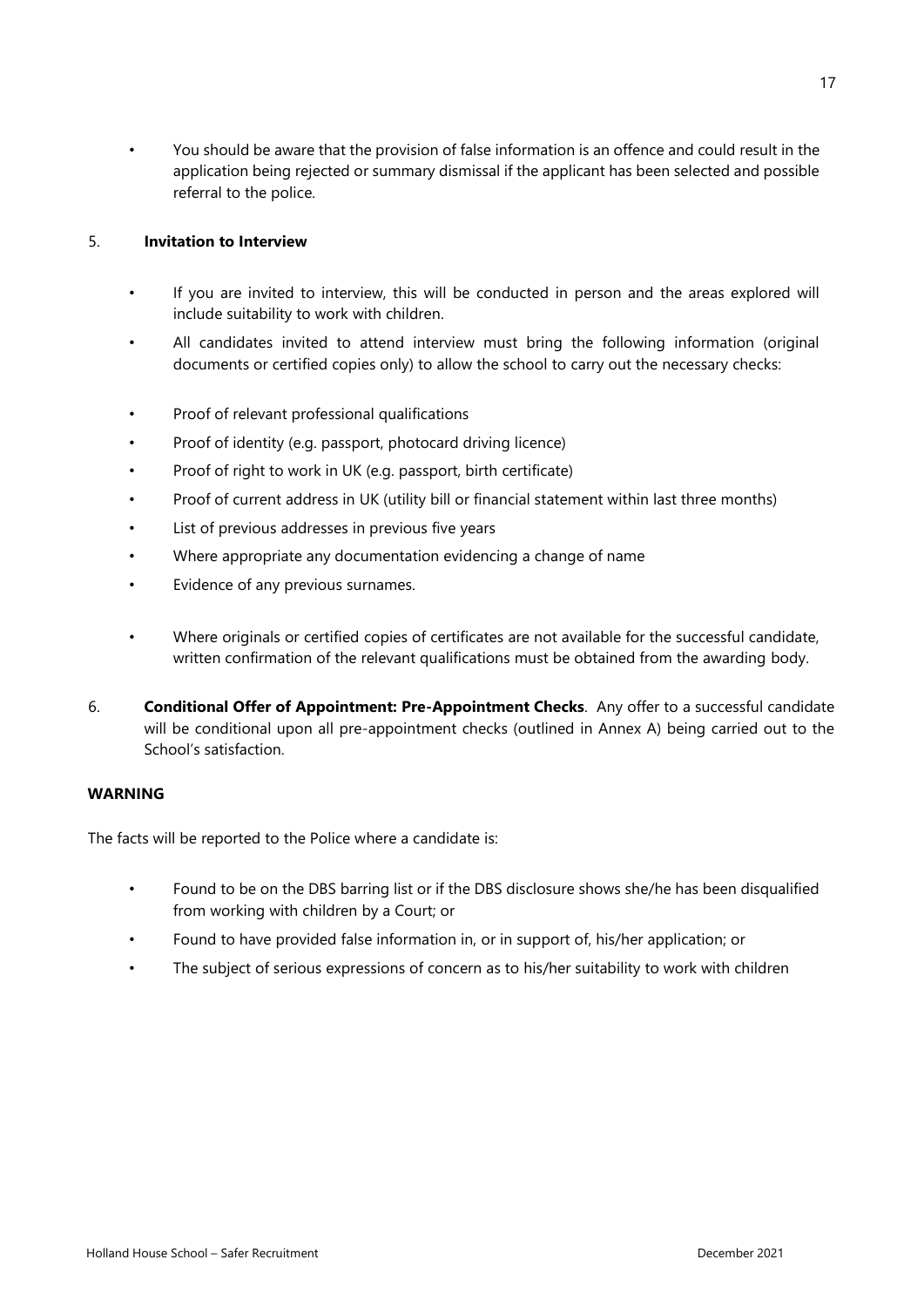### **Annex C – Interview Guidance**

### **1. Panel Chair**.

The Chair of each panel will control each interview. In addition, the Chair will make the introductions, ensure members of the Panel do not interrupt each other, indicate progress to the candidate, re-focus the interview if it has wandered off the point and, if necessary, conclude a question and lead into the next. At the start of the interview, the candidate can be helped by:

- Introducing the panel
- Putting the candidate at ease
- Explaining the structure and length of the interview
- Informing the candidate that notes will be taken to ensure a fair assessment to be made
- Asking the candidate whether they have any queries after the introduction
- Using an opening non-discriminatory 'warm-up' question
- Giving the candidate a sense of progress through the interview

### **2. Interview notes**.

Candidates are able to request, post an interview, why they were not offered the role or for feedback on their performance. Therefore, good notes of the interview need to be taken so that a record exists. The Panel is responsible for:

- Ensuring the interview remains on time
- Taking notes of all the candidates answers
- Noting any additional questions asked by the panel

**3. Panel**. Interviewing can be 'nerve-wracking' and panel members may feel uncomfortable if this is the first time they have undertaken this role.

- Allow yourself enough time to prepare; read and re-read the application form and Profile particularly the Role and Key Responsibilities – and make notes for each candidate
- Ensure you ask questions that cover the key competencies required of the post
- Follow the agreed format for the interview so that it runs smoothly
- The first interview of the day should **not** be used as 'a dress rehearsal' otherwise the appointment panel could be accused of acting unfairly Ensure consistency between candidates; stick to the questions
- **4. Interview Structure**. The interview is structured as follows:
	- **The Opening** this includes introductions, advising candidates of the structure which will be followed, and that note-taking will occur. A few moments of small talk will help to relax the candidate and establish rapport.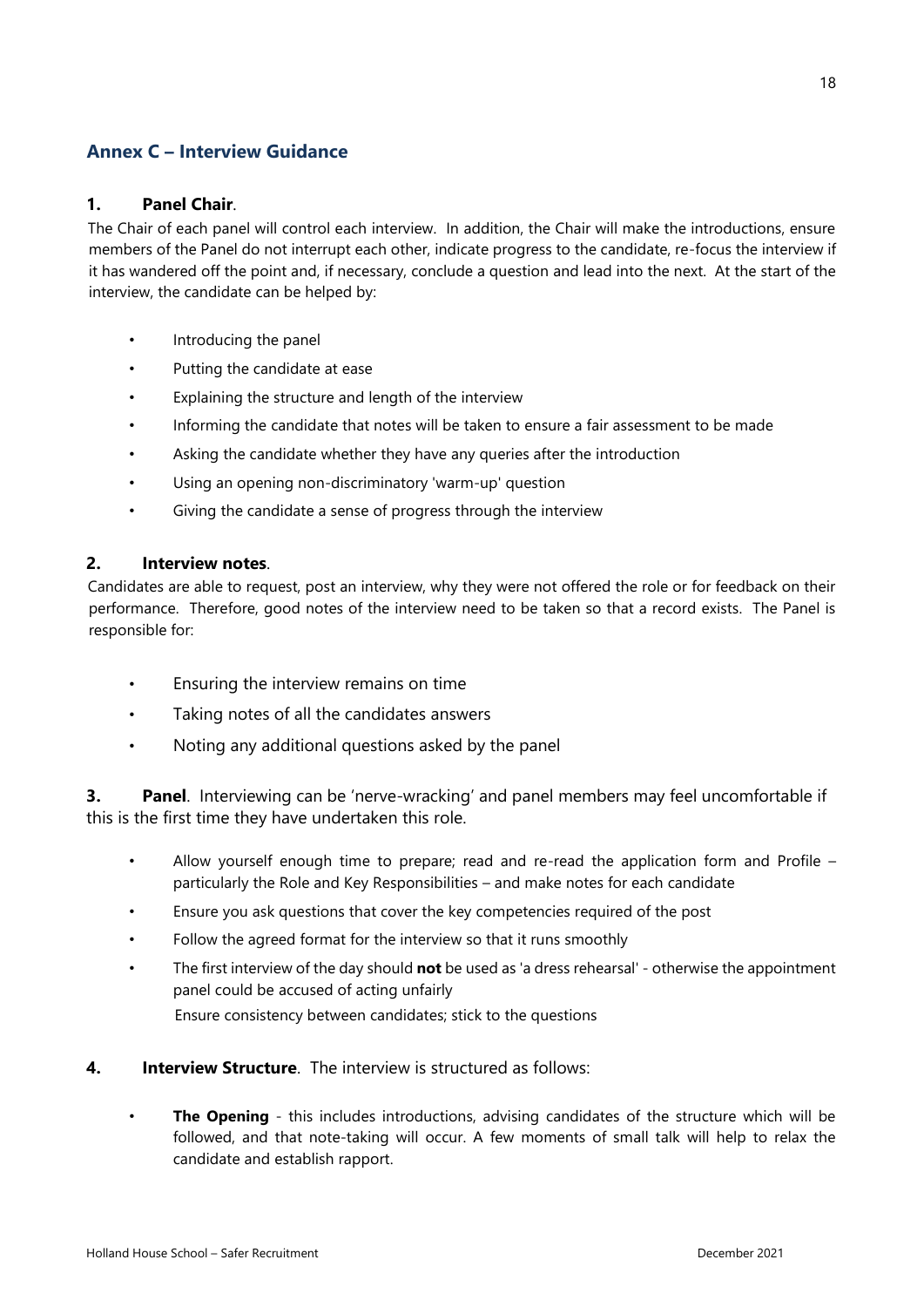- **The Body** this is the main part of the interview where the required evidence about the candidate's suitability for the post against the key criteria is obtained.
- **The Close** Candidates should always be given the opportunity and sufficient time to ask any questions they may have. They should be informed of the timescales and methods of notifying them of the outcome and should be thanked for attending the interview.

The Equality Act 2010 does not prevent you asking questions about a candidate's disability, but this information must not be used to discriminate. When asking a candidate how their disability may affect their ability to do the job it is important to focus on competencies required by the post and indicate where possible a willingness to make those reasonable adjustments which would enable the job to be performed.

### **5. Questioning Techniques**.

You should aim to have the candidate talk about 70-80% of the time, as the key aim of the interview is to obtain evidence from the candidate. Effective interviews depend on well-thought out and well-structured questions. There are various types of questions:

- **Competency Based Questions** these are questions that require candidates to provide reallife examples as the basis of their answers. Candidates should explain why they made certain decisions, how they implemented these decisions and why certain outcomes took place. For example:
- *"Tell about a time when you had to adapt to change. What was the situation?" Supplementary questions: How did you react? What was the outcome? What have you learnt?*
- **Open** these questions enable candidates to provide facts and information, describe things, express feelings or opinions etc. They encourage candidates to start talking. They typically start with the words 'what, why, how?'
- **Closed** the number of possible answers is limited and are usually either 'yes' or 'no'. They can be **used as secondary or follow-up questions** to check facts, or your understanding of answers or to close the interview.
- **Multiple** these occur when two or more questions are asked at one time. Candidates will normally only answer one of them - the one they find easiest or heard last. **These types of questions should not be used in interviews**.
- **Leading** the answer which is expected is suggested in the question, and thus are **not appropriate for selection interviewing**.

**Hypothetical** - is where the interviewer describes a situation to the candidate and asks him/her how he/she would respond. **Too many of this type should be avoided** as the reply might be completely different from what the candidate would actually do, and you have no way of evaluating the answer consistently.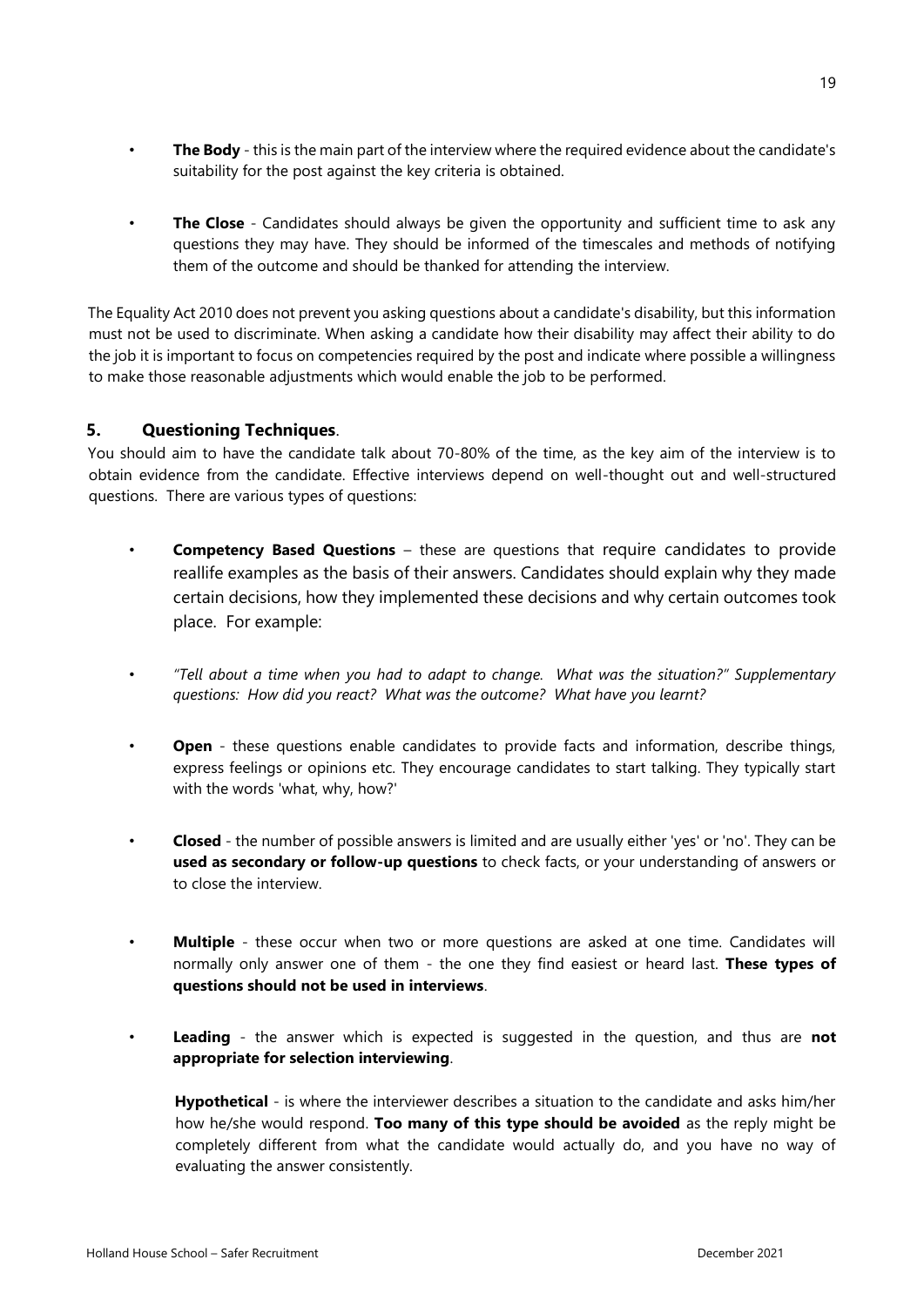- **Behavioural** are useful questions, as you gain evidence of how the candidate has handled similar situations in the past, and these can concentrate on the specific skill areas of this post.
- **Probing**  these are used to **follow up after receiving answers** to open questions, in order to explore an area in more depth. The questions should be designed to 'funnel' the information obtained from general to specific information.
- **Reflective**  these are powerful and seldom used with skill or consistency. Each question is based on the previous answer and reflects its content.

### **6. Listening Techniques**.

As the interviewee will be talking for the majority of the time it is vital that interviewers actively listen. The candidate is providing a lot of information and the interviewer has to be able to recall it, use it, relate it to the key skill areas and check it for inconsistencies. Reflective questions can be used to pick up on a point the candidate has made and enable you to probe further. You should concentrate on what the candidate is saying, look at the candidate and ensure that your physical position reflects your interest. It is vital that all the panel members listen carefully to every answer, even though they may not have asked the question. In short - listen to:

- what is being said
- how it is being said
- what is not being said

### **7. Body Language of Candidates**.

Candidates send messages non-verbally which can reveal their emotional state and are well worthwhile being noted by the panel. Analysis of typical face-to face communications has shown that non-verbal communication has an enormous impact on the understanding of the messages sent by the interviewee in any interview, results were:

- Words alone 7%
- Voice tones 38%
- Body language 55%

Non-verbal messages are much less likely to be under conscious control and are therefore harder to disguise. They are often difficult to interpret, and care needs to be taken in analysing such messages e.g. a candidate may fold arms as he/she is cold, not necessarily because he/she is being defensive.